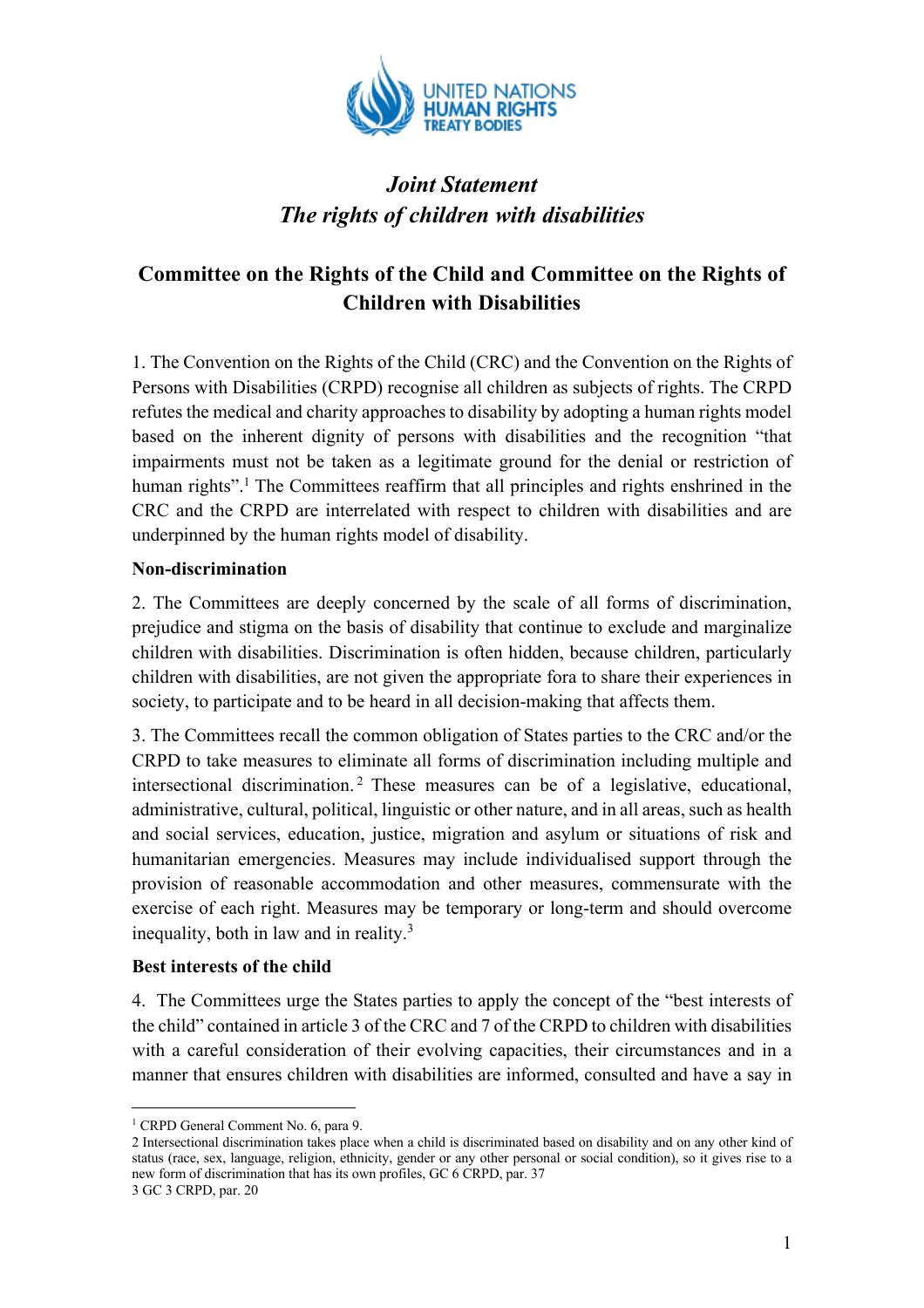

every decision-making process related to their situation.<sup>4</sup>

#### **Respect for the views of children**

5. The standard of article 12 of the CRC and 7.3 of the CRPD on the right to be heard requires States parties to examine their laws and policies to ensure that the autonomy, will and preferences of children with disabilities are well understood and respected on an equal basis with other children.<sup>5</sup> States parties should ensure that children with disabilities are equipped with, and enabled to use, any mode of communication, including sign language, Braille, Easy Read, alternative and augmentative modes of communication necessary to facilitate the expression of their views, and that their opinion is given due consideration. 6

6. Article 4.3 of the CRPD recognizes the importance of "including children with disabilities" in a systematic way in the elaboration and application of legislation and policies to implement the Convention, as well as in other decision-making processes, through organizations of children with disabilities or their representative organisations. The Committees call on States parties to create an enabling environment for the establishment and functioning of such organizations as part of their obligation to fulfil the right to freedom of association, as guaranteed by article 15 of the CRC, including through adequate resources for support. States parties must develop strategies for consultation and participation processes for the implementation of the Conventions that are inclusive, child-friendly, transparent and respectful of their rights to freedom of expression and thought of children with disabilities.<sup>7</sup>

#### **Elimination of violence, abuse and exploitation**

7. The Committees are extremely concerned that discrimination against children with disabilities make them disproportionately vulnerable to violence, including corporal punishment, neglect and abuse, in all settings, such as the family home, mental health, educational, or child care institutions. The Committees are deeply concerned about the prevalence of different forms of violence against children with disabilities in the guise of medical treatment, especially involuntary sterilization of girls with disabilities, which may amount to torture and ill treatment. Children with disabilities are also especially vulnerable to all types of exploitation, such as exploitation for begging purposes, sexual exploitation, trafficking, and forced labor, including domestic work. Girls with disabilities are often subjected to specific ill-treatment or harmful practices because of their gender.

8. The Committees call on States parties to urgently adopt comprehensive strategies to eliminate violence against children with disabilities. These strategies should comprise preventive measures including by raising awareness in society, educating parents, training professionals, educating children with disabilities about their rights and how to

<sup>4</sup> GC 6 CRPD par. 38

<sup>5</sup> GC 1 CRPD, par. 36, GC 12 CRC, par. 21

<sup>6</sup> GC 12 CRC, par. 21

<sup>7</sup> GC 7 CRPD, par. 94 n)